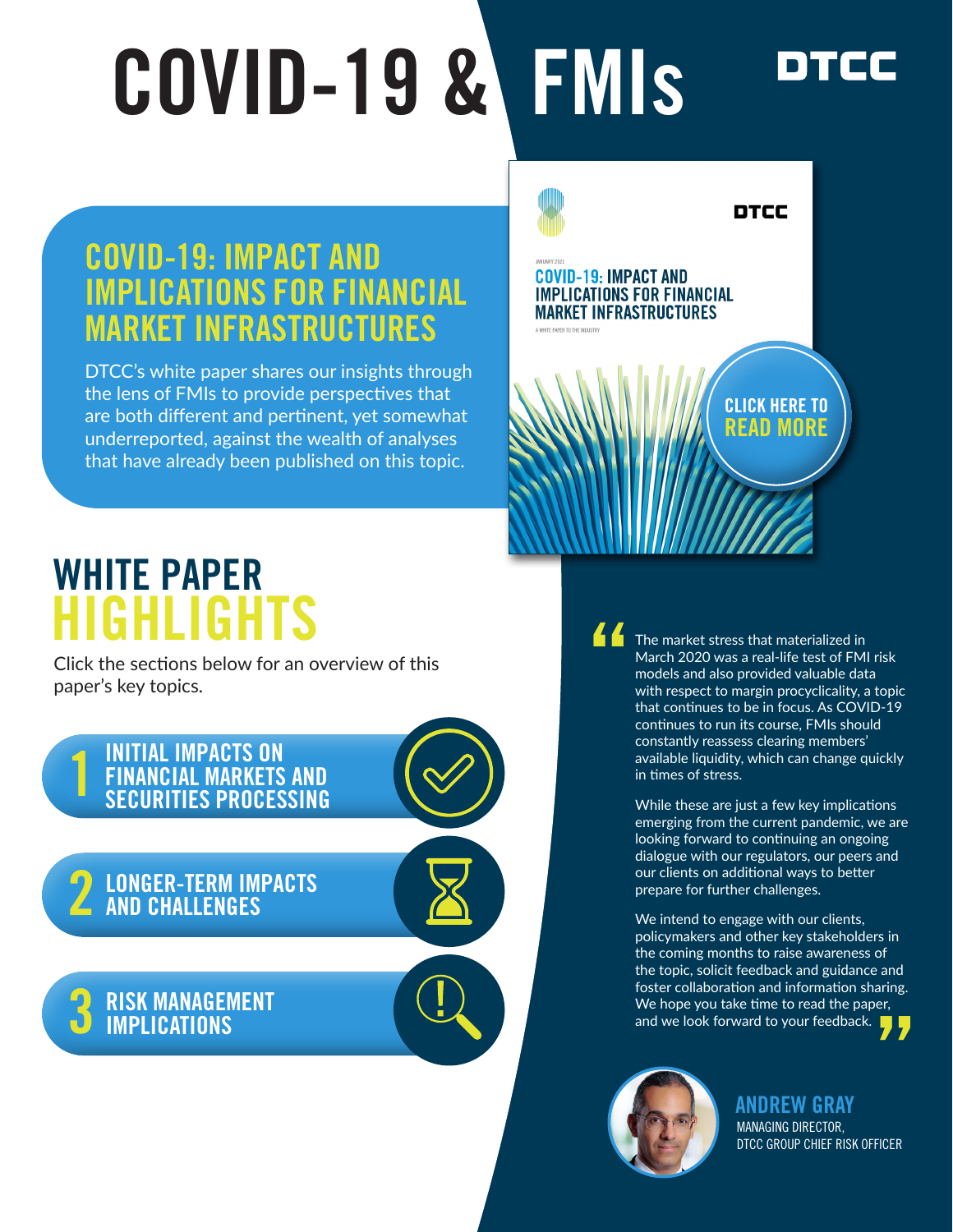## <span id="page-1-0"></span>INITIAL IMPACTS ON FINANCIAL MARKETS AND SECURITIES PROCESSING

SPIKE IN VOLATILITY & TRADING ACTIVITY

> FMIs PERFORMED AS EXPECTED

Global volatility led to surging trading volumes and triggered several market-wide circuit breakers.

During the initial stages of the pandemic, margins rose substantially due to the combined effect of higher trade volumes and elevated volatility.

SUBSTANTIAL MARGIN INCREASES

> While a global surge in trade volumes and margin calls tested market participants and FMIs alike, the risk management frameworks, systems, and margin models of CCPs around the world generally worked as intended and reacted appropriately to surging levels of volatility.

In response to the pandemic, many financial institutions were forced to make significant changes to their cyber security practices in a very short period of time.

#### CYBER SECURITY CONSIDERATIONS

PHYSICAL SECURITIES PROCESSING WAS DISRUPTED

The pandemic illustrated the ongoing operational risks associated with physical securities processing and highlighted the need to continue long-standing industrywide efforts to fully dematerialize the U.S. financial markets.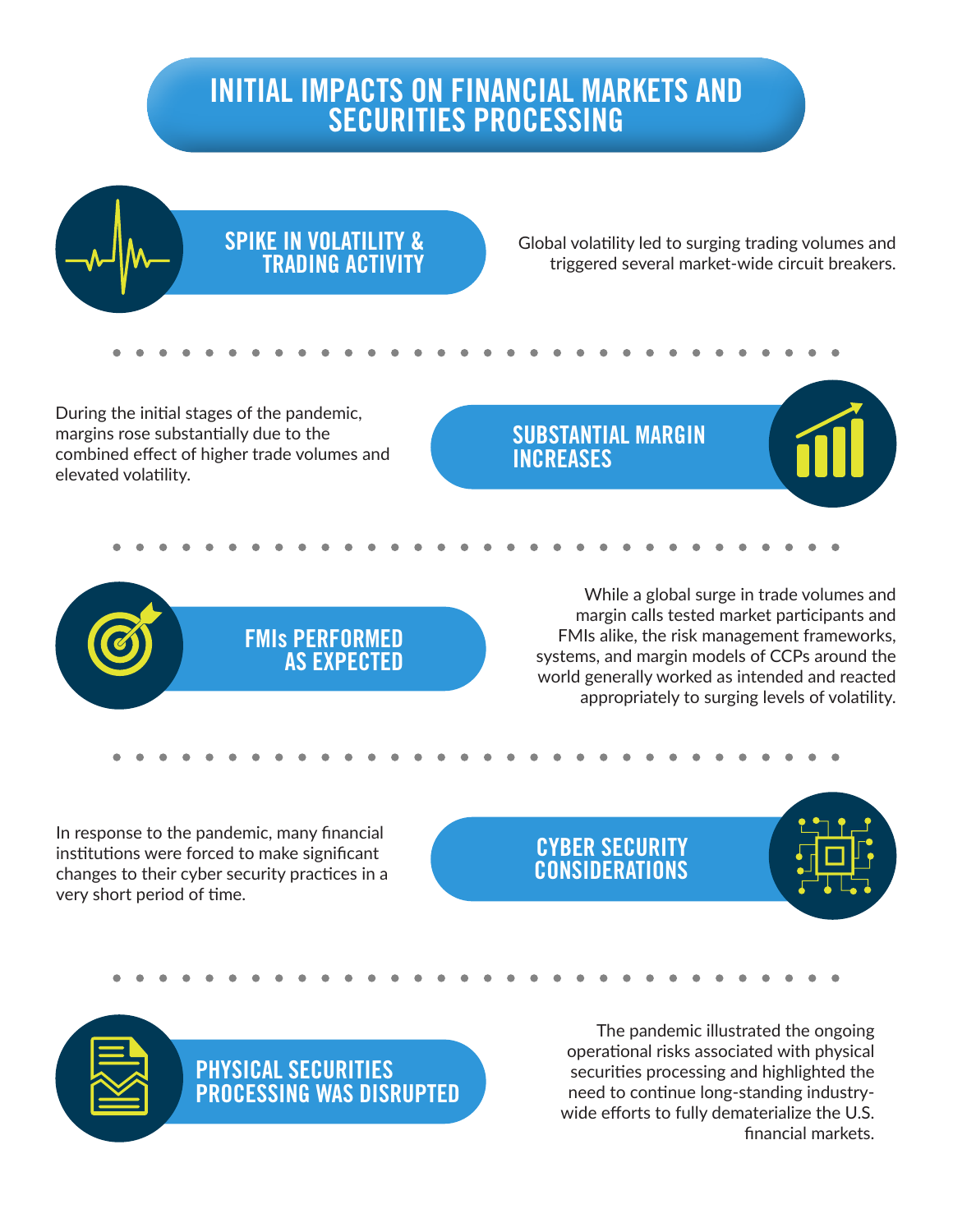## LONGER-TERM IMPACTS AND CHALLENGES

<span id="page-2-0"></span>

The COVID-19 pandemic has caused the most significant macroeconomic shock since World War II. While massive government stimulus and other public sector initiatives have provided considerable short-term support, the further evolution of the economic recovery remains highly unpredictable.

High levels of global indebtedness and elevated asset valuations are two examples of systemic vulnerabilities that were highlighted before the COVID-19 outbreak and that may be exacerbated due to the pandemic.

### SYSTEMIC VULNERABILITIES





Regulatory and legislative agendas have shifted in response to the pandemic. As regulators and legislators continue to monitor developments, they make take additional steps to support and maintain financial stability.

Many financial services firms are expected to reprioritize their project pipeline and even change their operating models, which may also impact concentration and interconnectedness in the financial ecosystem.

FINANCIAL SERVICES **INDUSTRY**